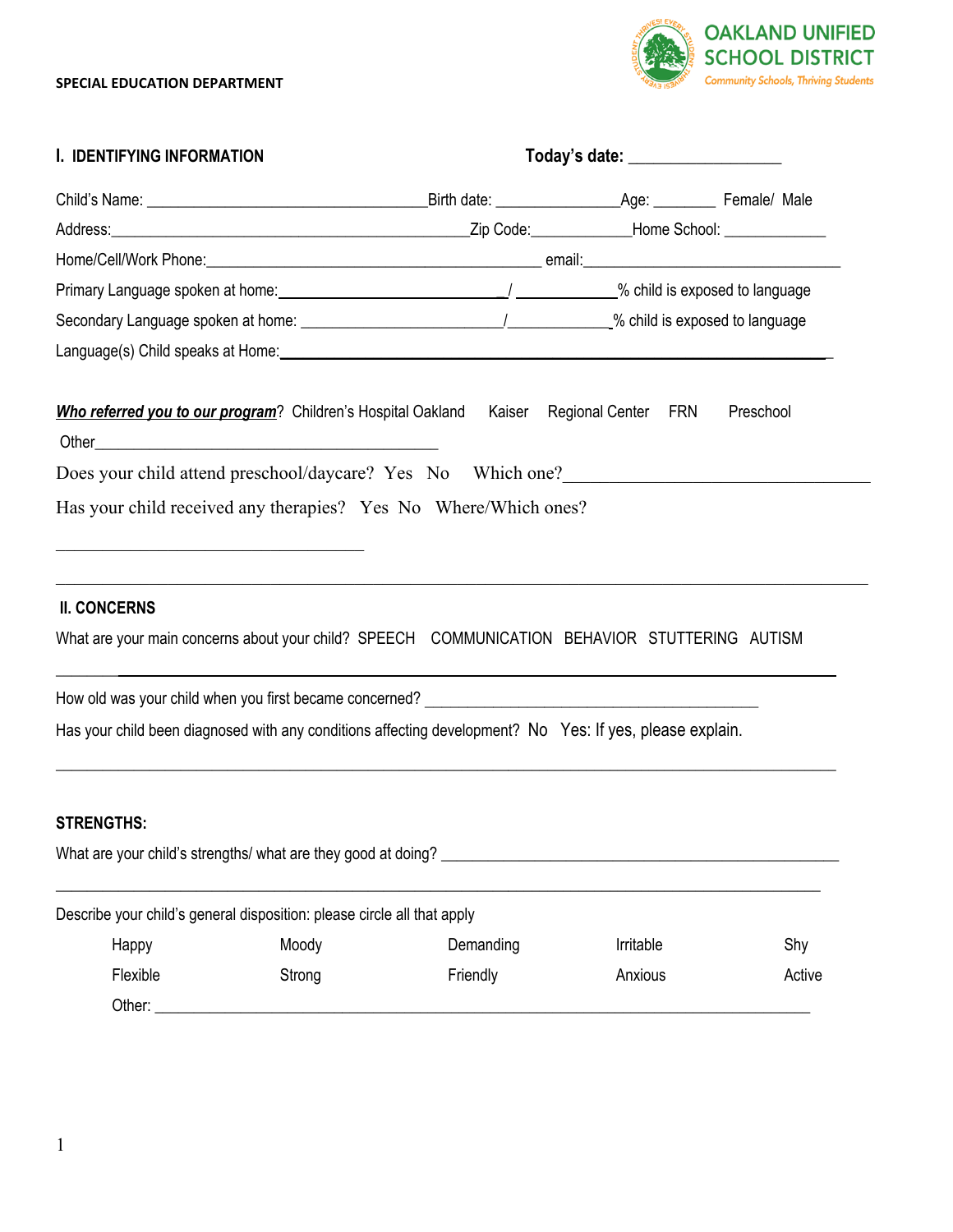

## **III. FAMILY HISTORY**

| Any learning, developmental, or health problems? If yes, please describe.                                                  |            |                                                                                                                                                |                              |                                                                                                                       |  |  |
|----------------------------------------------------------------------------------------------------------------------------|------------|------------------------------------------------------------------------------------------------------------------------------------------------|------------------------------|-----------------------------------------------------------------------------------------------------------------------|--|--|
|                                                                                                                            |            |                                                                                                                                                |                              |                                                                                                                       |  |  |
| Any learning, developmental, or health problems? If yes, please describe.                                                  |            |                                                                                                                                                |                              |                                                                                                                       |  |  |
| Names of Siblings<br>Age                                                                                                   |            | School Attending/ Problems?<br>the contract of the contract of the contract of the contract of the contract of the contract of the contract of |                              |                                                                                                                       |  |  |
| Are both parents living in the home? No Yes Who else lives in the home?                                                    |            |                                                                                                                                                |                              |                                                                                                                       |  |  |
| Is there a family history of:                                                                                              | <b>NO</b>  | <b>YES</b>                                                                                                                                     | <b>Relationship to child</b> |                                                                                                                       |  |  |
| Speech delays                                                                                                              |            |                                                                                                                                                |                              | and the control of the control of the control of the control of the control of the control of the control of the      |  |  |
| Developmental delays                                                                                                       |            |                                                                                                                                                |                              | <u> 1990 - Johann Stoff, amerikansk politiker (d. 1980)</u>                                                           |  |  |
| Autism                                                                                                                     |            |                                                                                                                                                |                              |                                                                                                                       |  |  |
| Learning disabilities                                                                                                      |            |                                                                                                                                                |                              |                                                                                                                       |  |  |
| <b>Mental Health Problems</b>                                                                                              |            |                                                                                                                                                |                              | <u> 1989 - Johann Harry Harry Harry Harry Harry Harry Harry Harry Harry Harry Harry Harry Harry Harry Harry Harry</u> |  |  |
| <b>Hearing Loss</b>                                                                                                        |            |                                                                                                                                                |                              |                                                                                                                       |  |  |
| Have there been any home/family experiences or changes that may have had an impact on your child (divorce, death, frequent |            |                                                                                                                                                |                              |                                                                                                                       |  |  |
|                                                                                                                            |            |                                                                                                                                                |                              |                                                                                                                       |  |  |
| <b>NO</b><br><b>III. PRE-NATAL HISTORY</b>                                                                                 | <b>YES</b> | <b>DESCRIBE</b>                                                                                                                                |                              |                                                                                                                       |  |  |

| <b>III. PRE-NATAL HISTORY</b> | <b>NO</b> | <b>YES</b> | <b>DESCRIBE</b> |
|-------------------------------|-----------|------------|-----------------|
| Illness during pregnancy      |           |            |                 |
| Accidents during pregnancy    |           |            |                 |
| Exposure to toxins, x-ray     |           |            |                 |
| Cigarettes, alcohol, drugs    |           |            |                 |
| Other complications           |           |            |                 |
| Medications                   |           |            |                 |

# **IV. NEWBORN INFORMATION**

|                                                                                                                                 |  | Full-term Premature: How many weeks? |                        | Vaginal delivery Caesarean section- Why? |  |  |
|---------------------------------------------------------------------------------------------------------------------------------|--|--------------------------------------|------------------------|------------------------------------------|--|--|
|                                                                                                                                 |  | Birth Weight: _________________      | Problems during birth? |                                          |  |  |
| Condition: Good                                                                                                                 |  | Jaundice (yellow)                    | Respiratory problems   | <b>Feeding Problems</b>                  |  |  |
| Problems/Treatment after birth? No Yes: If yes, please explain (e.g. oxygen, intubation, bilirubin lights, surgery, or extended |  |                                      |                        |                                          |  |  |
|                                                                                                                                 |  |                                      |                        |                                          |  |  |

hospitalization required?).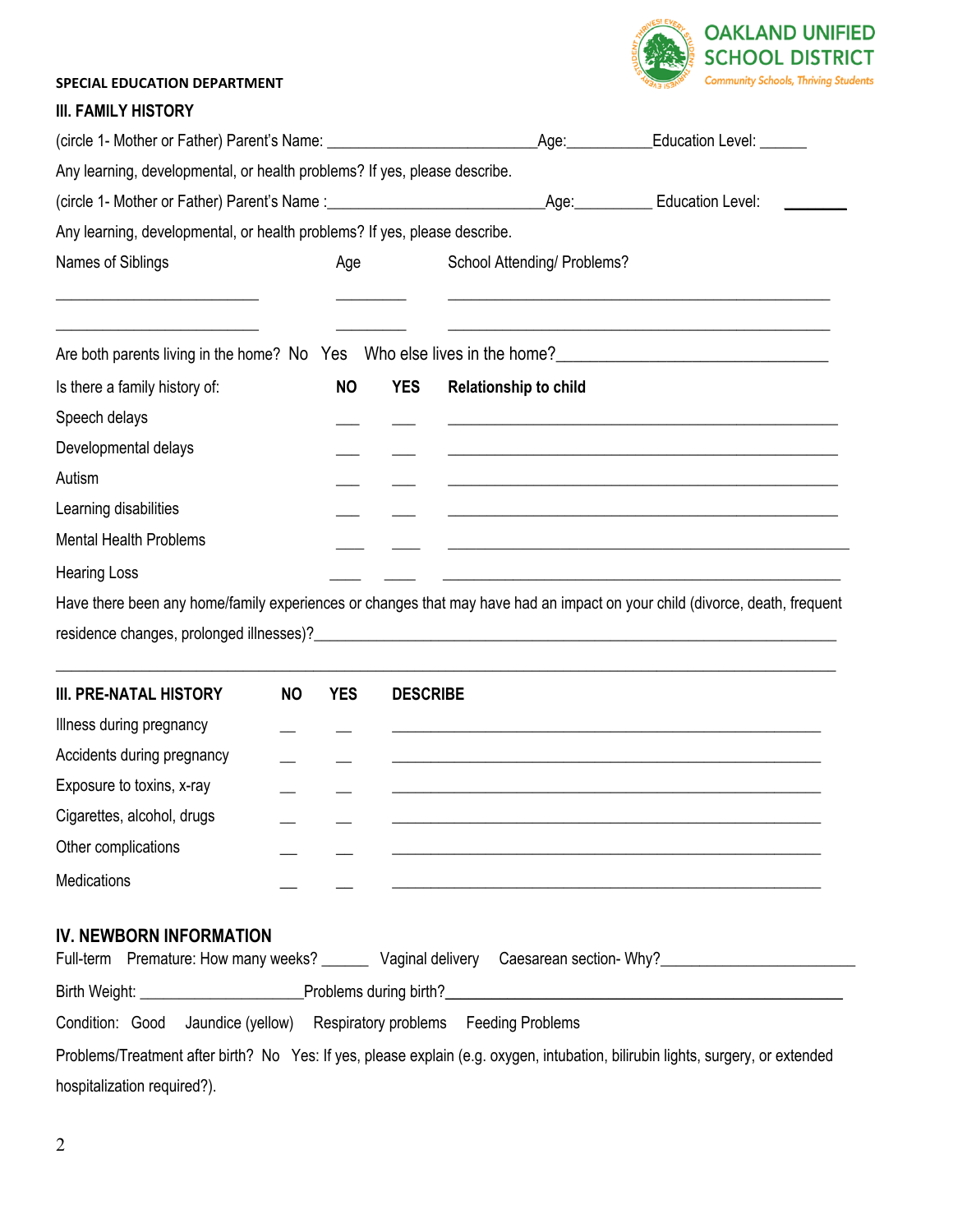Any difficulties with feeding or sleeping during newborn period? No Yes \_\_\_\_\_\_\_\_\_\_\_\_\_\_



# **VI. HEALTH HISTORY**

|                                | Does child have a history of:                                                     | <b>NO</b> | <b>YES</b> | <b>DESCRIBE</b> (What/When?)                               |                       |                                                 | <b>TREATMENT</b> |                                                                                                                      |
|--------------------------------|-----------------------------------------------------------------------------------|-----------|------------|------------------------------------------------------------|-----------------------|-------------------------------------------------|------------------|----------------------------------------------------------------------------------------------------------------------|
|                                | Ear infections                                                                    |           |            |                                                            |                       |                                                 |                  |                                                                                                                      |
|                                | Seizures                                                                          |           |            |                                                            |                       |                                                 |                  |                                                                                                                      |
|                                | Surgeries                                                                         |           |            |                                                            |                       |                                                 |                  |                                                                                                                      |
|                                | Serious illnesses                                                                 |           |            |                                                            |                       | <u> 1989 - Johann John Stein, mars et al. (</u> |                  |                                                                                                                      |
|                                | Allergies                                                                         |           |            |                                                            |                       |                                                 |                  | <u> 1989 - Jan James James, francuski politik (d. 1989)</u>                                                          |
|                                | Head trauma                                                                       |           |            |                                                            |                       |                                                 |                  | <u> 1990 - Jan James James Barnett, fransk politik (d. 1980)</u>                                                     |
|                                | <b>Heart Problems</b>                                                             |           |            |                                                            |                       |                                                 |                  | <u> 1999 - Jan James James (f. 1989)</u>                                                                             |
|                                | Special Syndrome                                                                  |           |            | <u> 1999 - Johann John Stein, fransk politik (d. 1989)</u> |                       |                                                 |                  |                                                                                                                      |
|                                | Take any medication                                                               |           |            |                                                            |                       |                                                 |                  |                                                                                                                      |
|                                |                                                                                   |           |            |                                                            |                       |                                                 |                  |                                                                                                                      |
|                                |                                                                                   |           |            |                                                            |                       |                                                 |                  | Medical Group: Medical Superior Contract on the Medical Group:                                                       |
|                                | <b>Vision Test</b><br><b>Hearing Test</b>                                         | <b>NO</b> | <b>YES</b> | <b>DATE</b>                                                | <b>By WHOM</b>        |                                                 | <b>RESULTS</b>   |                                                                                                                      |
|                                | <b>V. DEVELOPMENTAL MILESTONES</b>                                                |           |            | Approx. Age                                                |                       |                                                 |                  | Approx. Age                                                                                                          |
|                                | Crawled on hands and knees                                                        |           |            | the control of the control of the                          |                       | Weaned from pacifier                            |                  | <u> 1989 - Jan Stein Stein Stein Stein Stein Stein Stein Stein Stein Stein Stein Stein Stein Stein Stein Stein S</u> |
| Walked without needing support |                                                                                   |           |            | the control of the control of the control of               |                       | Weaned from bottle                              |                  | <u> 1999 - Johann Barbara, martin a</u>                                                                              |
| Spoke first 10 words           |                                                                                   |           |            |                                                            | <b>Toilet trained</b> |                                                 |                  |                                                                                                                      |
|                                | Combined 2-3 words                                                                |           |            |                                                            |                       |                                                 |                  |                                                                                                                      |
|                                |                                                                                   |           |            |                                                            |                       |                                                 |                  |                                                                                                                      |
|                                | <b>VI. SELF HELP SKILLS</b><br>What does your child use to feed themselves? Spoon |           |            | Fork                                                       | Hands                 | Parent feeds them                               |                  |                                                                                                                      |
|                                | What does your child drink out of?                                                |           | Open Cup   | Sippy Cup                                                  | <b>Straw</b>          | <b>Baby Bottle</b>                              |                  |                                                                                                                      |
|                                |                                                                                   |           |            |                                                            |                       |                                                 |                  |                                                                                                                      |
|                                | Does your child dress and undress themselves?                                     |           |            |                                                            |                       | <u> 1980 - Andrea Andrew Maria (h. 1980).</u>   |                  |                                                                                                                      |